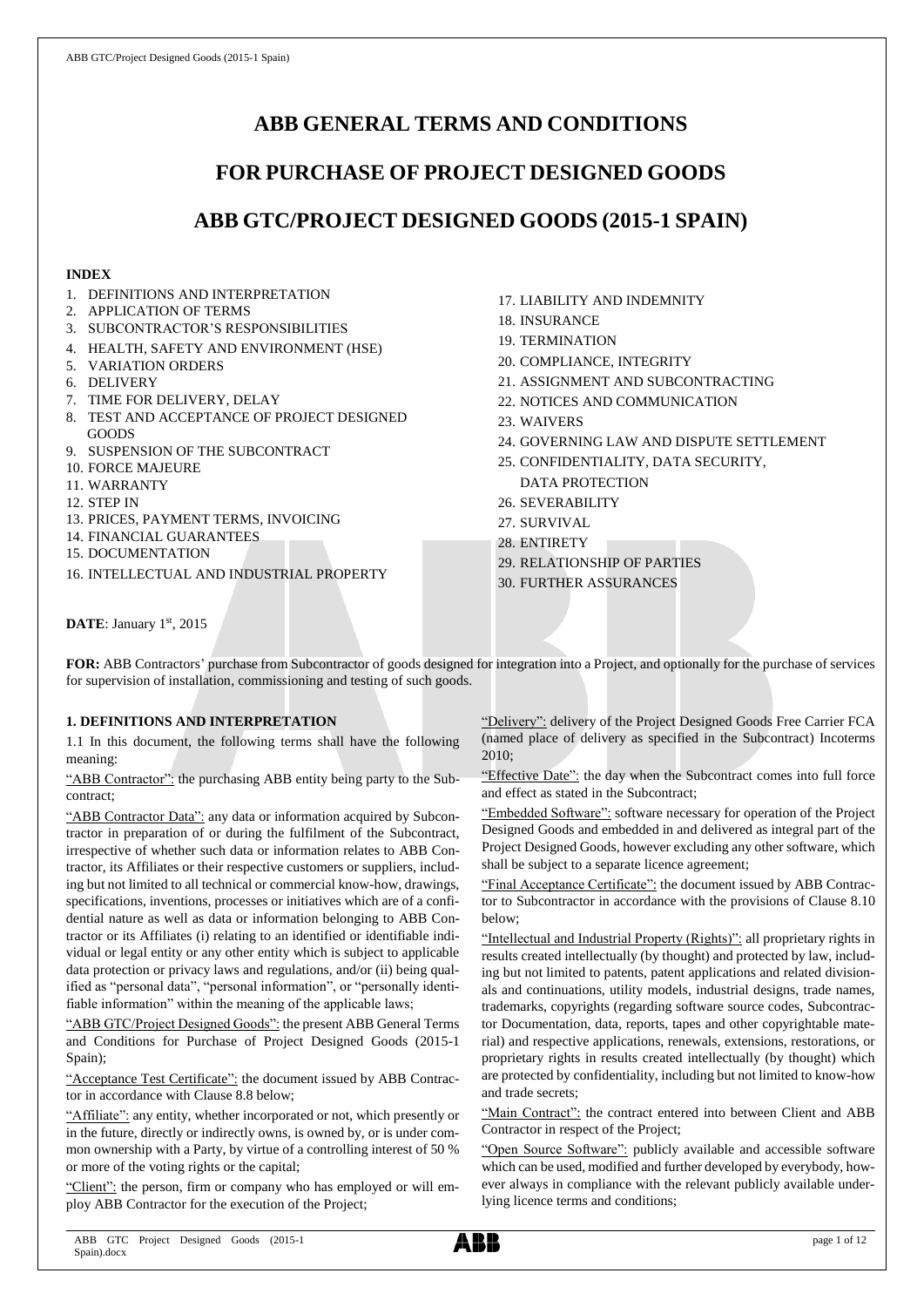"Order": ABB Contractor's purchase order (PO) issued to Subcontractor requesting the supply of the Project Designed Goods as specified in the Order, which is subject to the ABB GTC/Project Designed Goods and the Special Terms and Conditions, as the case may be. An Order can be placed either (i) as an electronic Order, or (ii) as a written Order; in both cases the Order shall contain a reference to the ABB GTC/Project Designed Goods;

"Party": either ABB Contractor or Subcontractor, collectively referred to as "Parties";

"Project": the project to be executed by ABB Contractor under the Main Contract;

"Project Designed Goods": all material, components, machinery, equipment, supplies, Subcontractor Documentation and Services as per Clause 3.16, to be delivered as specified in the Subcontract;

"Provisional Acceptance Certificate": the certificate issued, as the case may be, by Client or ABB Contractor which evidences that the Project has met the performance criteria as specified in the Main Contract;

"Schedule": the time for completion of the Delivery as specified in the Subcontract;

"Site": the location where the Project is to be completed;

"Subcontract": a written contract, comprising of:

- Subcontract Execution Document,
- Special Terms and Conditions,
- ABB GTC/Project Designed Goods,
- Annexes.

and/or the Order, which is accepted by Subcontractor (either expressly by written statement or impliedly by fulfilling the Subcontract in whole or in part);

"Subcontractor": the party of the Subcontract responsible for supplying the Project Designed Goods;

"Subcontractor Documentation": any HSE, operation, training and maintenance manuals, user guides, drawings, calculations, technical data, logic diagrams, progress reports, quality confirmation certificates, bills of lading, certificates of origin, export authorizations and licences, and any such other documents as required under the Subcontract and/or applicable laws;

"Subcontract Price": the price to be paid by ABB Contractor to Subcontractor as specified in the Subcontract;

"Variation Order": a change to the Subcontract such as to alter the Schedule, and to amend, to omit, to add to, or otherwise to change the Project Designed Goods or any parts thereof.

1.2 Unless otherwise specified in the present ABB GTC/Project Designed Goods or the Subcontract:

1.2.1 References to Clauses are to Clauses of the ABB GTC/Project Designed Goods;

1.2.2 Headings to Clauses are for convenience only and do not affect the interpretation of the ABB GTC/Project Designed Goods;

1.2.3 The use of the singular includes the plural and vice versa.

1.3 Capitalized terms used in the ABB GTC/Project Designed Goods and the Subcontract shall have the meaning and shall be interpreted in the way described under Clause 1.1 above or as otherwise expressly defined in the ABB GTC/Project Designed Goods, or the Subcontract.

#### **2. APPLICATION OF TERMS**

2.1 The Subcontract, including the ABB GTC/Project Designed Goods, shall be the exclusive terms and conditions upon which ABB Contractor is willing to deal with Subcontractor, and the terms of the Subcontract, including the ABB GTC/Project Designed Goods, shall govern the contractual relationship between ABB Contractor and Subcontractor.

2.2 No terms or conditions endorsed upon, delivered with or contained in Subcontractor's quotations, acknowledgements or acceptances, specifications or similar documents will form part of the Subcontract,

and Subcontractor waives any right which it otherwise might have to rely on such other terms or conditions.

2.3 Any amendment to the Subcontract or deviations from the provisions of the Subcontract shall have no effect unless expressly agreed in writing by the Parties.

#### **3. SUBCONTRACTOR'S RESPONSIBILITIES**

3.1 Subcontractor shall supply the Project Designed Goods, including the Subcontractor Documentation:

3.1.1 in accordance with the applicable laws and regulations, including but not limited to statutes, ordinances, permits or approvals (collectively, the "Applicable Laws") of any federal, state, local or other authority or labour union applicable to the Project Designed Goods, and shall keep ABB Contractor indemnified against all penalties and liabilities of any kind for non-compliance with any such Applicable Laws. To the extent that such regulations are advisory rather than mandatory, the standard of compliance to be achieved by Subcontractor shall be in compliance with the generally accepted best practice of the relevant industry. The Schedule for the Delivery of the Project Designed Goods and the Subcontract Price shall be adjusted to take account of any increase or decrease in cost or delay resulting from a change in the Applicable Laws which materially affect Subcontractor in the performance of its obligations under the Subcontract, provided however that adjustments relevant to the Delivery of the Project Designed Goods are obtained by ABB Contractor from Client under the Main Contract;

3.1.2 in accordance with the quality standards stated under Clause 11.1 and further specified in the Subcontract;

3.1.3 free from defects and from any rights of third parties;

3.1.4 on the dates specified in the Schedule;

3.1.5 in the quantity specified in the Subcontract; and

3.1.6 by skilled, experienced and competent engineers, foremen and labour, hired in numbers necessary for the proper and timely Delivery of the Project Designed Goods.

3.2 Subcontractor shall not substitute or modify any of the Project Designed Goods or make any changes to the Project Designed Goods without ABB Contractor's prior written approval.

3.3 Subcontractor shall carry out and be responsible for the design and engineering of the Project Designed Goods. If during the approval procedure ABB Contractor/Client requires any modifications of the submitted design in the frame of the completeness and functionality of the Project Designed Goods, such modifications shall be deemed to be included in the Subcontract Price. Subcontractor shall prepare drawings, calculations, software programs, samples, patterns, models, operation and maintenance manuals, and other Subcontractor Documentation and information of a similar nature, in sufficient detail to satisfy all Applicable Laws and regulatory approvals and to provide ABB Contractor and Client and other persons concerned with sufficient information to operate, install, commission, repair, alter, maintain and otherwise use the completed Project Designed Goods.

3.4 Subcontractor must obtain prior approval from ABB Contractor of any transport company (including the vehicles such as trucks, aircrafts, vessels etc.) which Subcontractor intends to use for the transportation of the Project Designed Goods. Unless ABB Contractor denies approval within ten (10) calendar days of receipt of the list of transport companies including the vehicles intended to be used, such list shall be deemed approved by ABB Contractor. Vessels used for transportation shall be less than fifteen (15) years old.

3.5 Subcontractor shall satisfy itself as to all aspects of the Project insofar as they affect the Project Designed Goods or the execution of the Subcontract.

3.6 Subcontractor's failure to obtain all information required shall not relieve Subcontractor neither from the responsibility of estimating properly the cost of delivering the Project Designed Goods, nor from the responsibility for additional costs arising out of or in connection

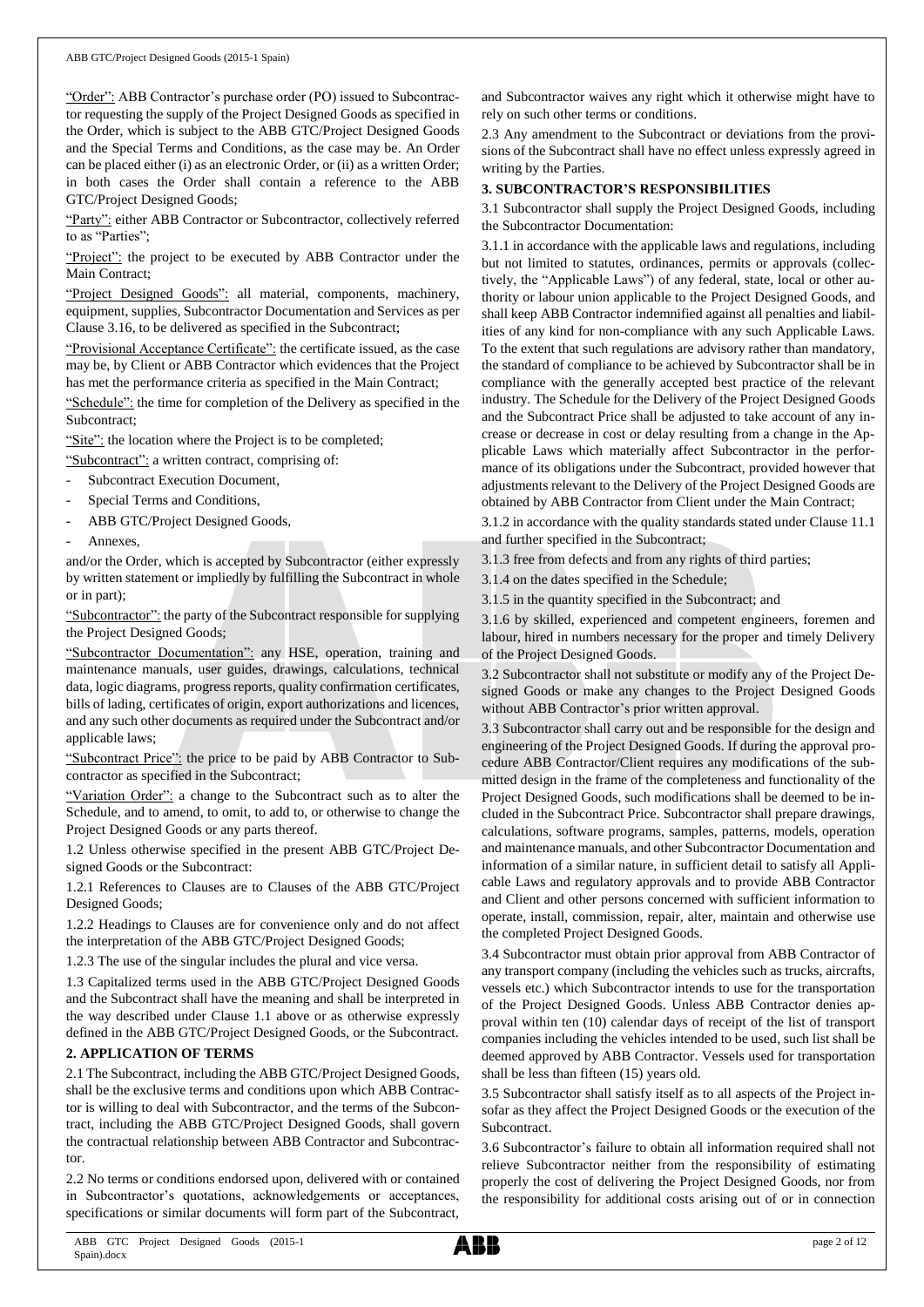with such omission, nor from the responsibility for the performance of the Subcontract.

3.7 Subcontractor shall be deemed to have examined and taken into consideration all relevant conditions, risks, contingencies, legal requirements, necessary schedules, drawings and plans and all other circumstances which may influence or affect the Project Designed Goods or its obligations under the Subcontract, and to have obtained on its own responsibility all additional information and details which Subcontractor requires for the execution and completion of the Subcontract. ABB Contractor shall not be responsible for any costs or losses due to failure of Subcontractor to obtain such information.

3.8 Subcontractor shall give all notices and obtain and pay for all permits, visas, licences and fulfil all other requirements necessary for the supply of the Project Designed Goods.

3.9 Subcontractorshall ensure that the Project Designed Goods are contained, packaged and/or marked in a manner that will preserve and protect the Project Designed Goods until risk transfers to ABB Contractor under the Subcontract. In addition, Subcontractor shall comply with any such packing and marking standards as required under the Special Terms and Conditions.

3.10 In the event that Subcontractor is required to have access to the Site, such access shall be subject to ABB Contractor's prior written approval. ABB Contractor shall grant Subcontractor access to the respective portions of the Site (as may be required in accordance with the Schedule) to enable Subcontractor to perform its obligations under the Subcontract.

3.11 Subcontractor shall pay and be responsible for the suitability and availability of access routes as well as for any special or temporary rights of way required by, for or in connection with performance of its obligations under the Subcontract. Subcontractor shall take precautions to keep all public or private roads or tracks clear of any spillage or droppings from its traffic. All such spillage or droppings which occur shall be cleared immediately at Subcontractor's risk and expense.

3.12 Subcontractor shall bear the risk of loss of or damages to the Project Designed Goods until Delivery and be responsible for any loss of or damages to the Project Designed Goods caused by Subcontractor after Delivery.

3.13 Subcontractor shall co-operate with ABB Contractor's request in scheduling and performing the Subcontract to avoid conflict or interference with work provided by other contractors and third parties at Site.

3.14 If Subcontractor's performance depends on proper provision of equipment or execution of works by ABB Contractor, Client or third parties, Subcontractor shall, prior to proceeding with the affected part of the Subcontract, promptly report in writing to ABB Contractor any apparent discrepancies or defects in equipment or execution of work or material. Otherwise such equipment or execution of works shall be deemed to be accepted by Subcontractor.

3.15 Subcontractor shall be responsible for any activities performed by its employees in relation to the Subcontract, and in particular the following shall apply:

3.15.1 Subcontractor assumes full and exclusive responsibility for any accident or occupational disease occurred to its employees in relation to the performance of the Subcontract.

3.15.2 It is expressly agreed that the Subcontract does not imply any employment relationship between ABB Contractor and Subcontractor, or between ABB Contractor and Subcontractor's employees assigned to the execution of the Subcontract. ABB Contractor shall remain free of any direct or indirect responsibility or liability for labour, social security or taxes with respect to Subcontractor and its employees assigned to the performance of the Subcontract.

3.15.3 Subcontractor shall hire in its own name all employees required to perform effectively the Subcontract, who shall under no circumstances act as ABB Contractor's employees.

3.15.4 Subcontractor shall be solely and exclusively responsible for any claims and/or lawsuits filed by its employees and – unless caused by ABB Contractor's gross negligence or intentional act – hold ABB Contractor entirely safe and harmless from such claims and/or lawsuits. Subcontractor undertakes to voluntarily appear in court, recognizing its status as sole and exclusive employer, and to provide ABB Contractor with any and all requested documentation necessary to ensure proper legal defence of ABB Contractor in court.

3.15.5 ABB Contractor is authorized to make any payments due to Subcontractor's employees performing the Subcontract, in order to avoid lawsuits. Such payments may be made through withholding Subcontractor's credits, through offsetting or in any other way. Subcontractor shall provide any support requested by ABB Contractor with regard to such payments and indemnify ABB Contractor for any payments made.

3.16 In the event ABB Contractor orders services for the Project Designed Goods to be performed by Subcontractor or any of its sub-suppliers, the following provisions shall apply:

3.16.1 "Services": means all services to be executed by Subcontractor or any of its sub-suppliers and all other undertakings, obligations and responsibilities of Subcontractor specified in the Subcontract. Without limiting the generality of the foregoing, Services shall include the supervision of the proper installation, commissioning and testing of the Project Designed Goods. Subcontractor shall co-ordinate the performance of the Services with ABB Contractor's Site management, taking into account the conditions prevailing on the Site. Subcontractor shall supply all equipment relevant to the Services to be provided and special tools of whatever kind, commissioning spares and consumables required for these Services. For the avoidance of doubt, special tools shall include all items required to work on the instrumentation and the control equipment and to install, set-up and configure the controls and transmitters provided with the Project Designed Goods. All spare parts, special tools and consumables shall become the property of ABB Contractor.

3.16.2 Personnel to execute Services: Subcontractor shall in a timely manner obtain and pay for all permits, licenses, visas and approvals necessary to allow its personnel to execute the Services in accordance with the Schedule. Personnel shall comply with particular country specific travel safety instructions and/or restrictions as provided by ABB Contractor. Subcontractor shall employ and provide sufficient number of competent and experienced personnel for the execution of the Services. Upon ABB Contractor's request Subcontractor shall remove forthwith from the Site any person who, in the opinion of ABB Contractor, misconducts or is incompetent or negligent. Any person so removed shall be replaced within fifteen (15) calendar days by a competent substitute. All costs relating to such removal shall be borne by Subcontractor. Subcontractor shall employ only persons free from contagious diseases. Subcontractor shall, if requested by ABB Contractor, perform medical examination of its employees and provide ABB Contractor with the results of such examination, unless such provision would violate applicable laws.

3.16.3 Site conditions: Subcontractor shall satisfy itself as to the specifics of the Site, and all aspects thereof insofar as they affect the execution of the Services. Subcontractor shall also satisfy itself as to the means of access to the Site, the accommodation which may be required, the extent and nature of work and materials necessary for execution and completion of the Services, and whether Subcontractor has reasonably considered all such aspects in the Subcontract Price.

3.16.4 Co-operation with others: ABB Contractor may request Subcontractor to nominate and use a local sub-supplier to provide Services in the country of Site and to enter into the respective supply agreement with such sub-supplier. If Subcontractor nominates a sub-supplier for this purpose, Subcontractor warrants and undertakes to ABB Contractor that Subcontractor will coordinate its respective duties and obligations with the duties and obligations of that sub-supplier. Subcontractor will also ensure that Subcontractor and its sub-supplier jointly provide

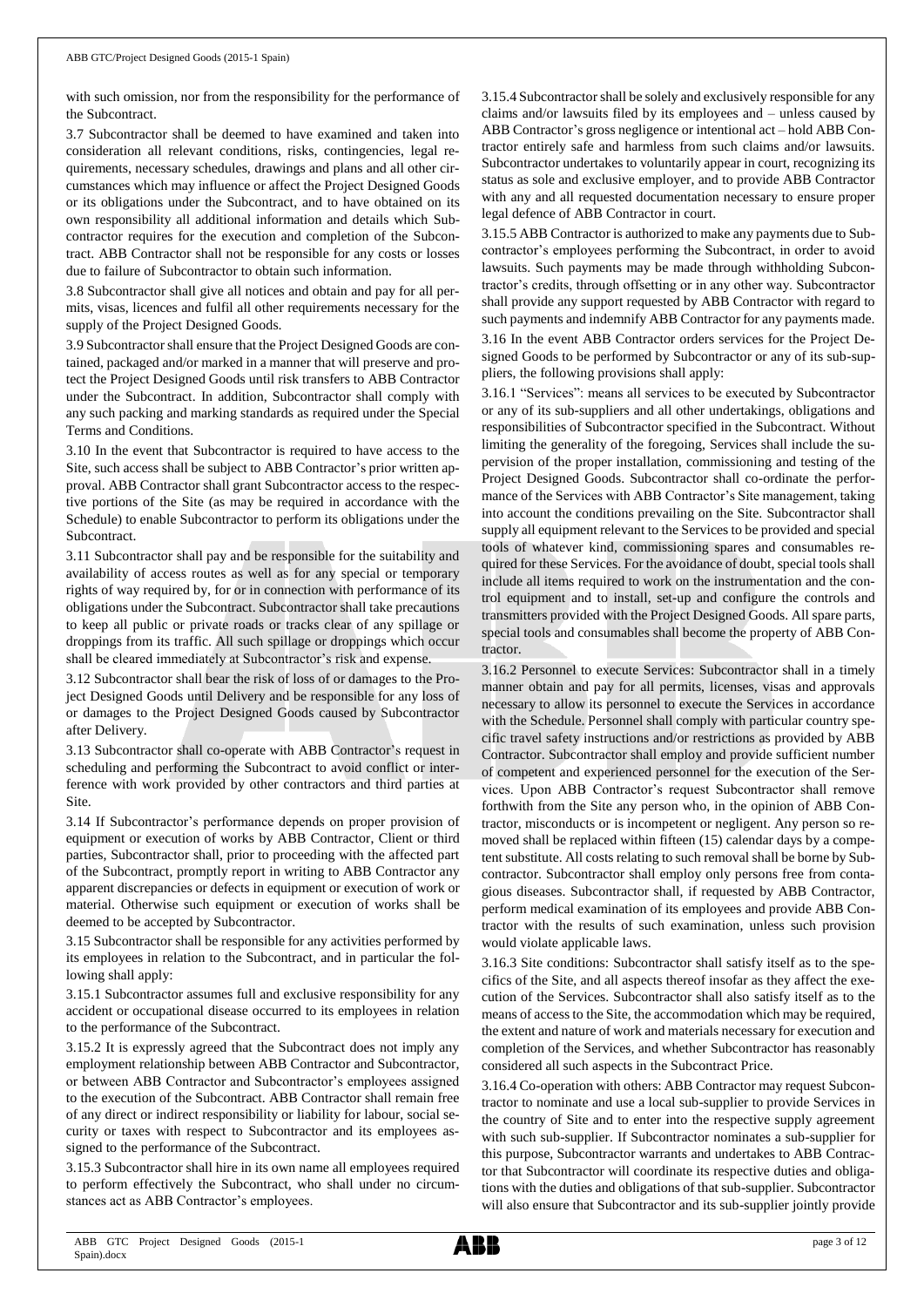the supervision of the installation, commissioning of the Project Designed Goods and perform all work incidental thereto and/or otherwise necessary to ensure that the Project Designed Goods are completed and operational in accordance with the Subcontract.

#### **4. HEALTH, SAFETY AND ENVIRONMENT (HSE)**

4.1 Subcontractor shall comply and ensure compliance by any of its employees and subcontractors with all applicable laws relating to HSE throughout the performance of the Subcontract.

4.2 Subcontractor shall comply with (i) ABB Contractor's HSE instructions for the Site and ABB's Code of Practice for Safe Working (as referred to in the Special Terms and Conditions), (ii) Client's instructions concerning HSE at Site and (iii) applicable industry standards and good engineering practice.

4.3 Subcontractor shall allocate sufficient and qualified HSE resources to satisfy its obligations with regard to HSE. Resources allocation shall be reviewed periodically by Subcontractor and shared with ABB Contractor to ensure HSE requirements can be met. Subcontractor shall ensure that all its personnel, and its subcontractors' personnel, working on Site shall have received relevant training and induction before being allowed to work on Site. Subcontractor shall immediately remove from Site any person who, in ABB Contractor's opinion, fails to comply with the provisions of the relevant legislation, regulations and rules as appropriate or such other HSE legislation, which from time to time may be in force.

4.4 Subcontractor shall be solely responsible for the health and safety of all its employees and subcontractors at Site and shall immediately advise ABB Contractor and the relevant authority, if so required, of the occurrence of any accident, incident or near-miss on or about the Site or otherwise in connection with the provision of the Project Designed Goods. Within twenty four (24) hours after the occurrence of any such accident, incident or near-miss, Subcontractor shall furnish ABB Contractor with a written report, which shall be followed within fourteen (14) calendar days by a final report. Subcontractor shall also provide such a report to the appropriate authority when required. This procedure shall not relieve Subcontractor from the full responsibility to protect persons and property, and from its liability for damages.

4.5 Subcontractor shall notify ABB Contractor of all hazardous materials (as such term is defined in applicable laws or regulations) which are contained in the Project Designed Goods. Subcontractor shall furnish ABB Contractor with copies of all applicable material safety data sheets and provide any appropriate special handling instructions for the Project Designed Goods no later than ten (10) calendar days prior to the Delivery date.

#### **5. VARIATION ORDERS**

5.1 ABB Contractor may issue, in the standard form provided in the Annexes, Variation Orders to Subcontractor to alter the Schedule, to amend, omit, add to, or otherwise change the Project Designed Goods or any parts thereof. Subcontractor shall carry out such Variation Orders only upon receipt of a written Variation Order and continue to be bound by the provisions of the Subcontract. The value of each Variation Order shall then be added to or deducted from the Subcontract Price, as appropriate and specified in Clause 5.2. The Variation Order shall, as the case may be, express the amount of time by virtue of which the Schedule shall be shortened or extended.

5.2 Payments or credits for any variations covered by a Variation Order shall be calculated in accordance with the following order: (i) agreed unit price list as defined in the Subcontract, (ii) lump sum to be agreed between ABB Contractor and Subcontractor, (iii) on a time and material basis or, (iv) if necessary, as a combination of these methods. If the agreed unit price list does not cover the subject matter of the Variation Order, an additional price shall be determined by ABB Contractor on the basis of prices in the list for similar goods, and added to the unit price list.

5.3 Variations requested by ABB Contractor in a reasonable time period shall not result in extension of time for performance of Subcontractor's obligations.

5.4 If Subcontractor believes that any order, request, act or omission of ABB Contractor involves or constitutes a change to the Subcontract, Subcontractor shall within five (5) calendar days of such order, request, act or omission forward a written proposal for a Variation Order in respect of such change to ABB Contractor. Subcontractor shall not be entitled to additional compensation in respect of costs and/or time incurred, unless ABB Contractor issues a Variation Order as a result of Subcontractor's proposal and Subcontractor complies strictly with the notice provisions of this Clause.

5.5 If either ABB Contractor or Client requires any modifications to the design and engineering of the Project Designed Goods to ensuring completeness and functionality of the Project, such modifications shall not constitute a Variation Order, and costs shall be included in the Subcontract Price. Time extension for such modifications shall only be granted to the extent received by ABB Contractor from Client. In addition, if either ABB Contractor or Client requires a specific solution to be applied, such solution shall not constitute a Variation Order and shall be applied without additional costs for ABB Contractor, even if Subcontractor foresaw and submitted a different solution.

5.6 Subcontractor shall not postpone or delay the performance of a Variation Order on the grounds of dispute, or that it is subject to acceptance by Subcontractor, or agreeing to the value amount, and/or time extension to Schedule.

### **6. DELIVERY**

6.1 The Delivery shall be in accordance with the Schedule. Partial delivery is not accepted unless confirmed or requested by ABB Contractor in writing.

6.2 Subcontractor shall submit for ABB Contractor's approval a detailed execution plan (including agreed milestones as specified in the Subcontract) for the performance of the Subcontract and shall assist ABB Contractor with regard to the scheduling and planning process, and cooperate with ABB Contractor in all respects of the Subcontract scheduling and planning.

6.3 Subcontractor must indicate latest at the time of acceptance of the Subcontract the customs tariff numbers of the country of consignment and the countries of origin for all Project Designed Goods. For controlled Project Designed Goods, the relevant national export control numbers must be indicated and, if the Project Designed Goods are subject to U.S. export regulations, the U.S. Export Control Classification Numbers (ECCN) or classification numbers of the International Traffic In Arms Regulations (ITAR) must be specified. Proofs of preferential origin as well as conformity declarations and marks of the country of consignment or destination are to be submitted without being requested; certificates of origin upon request.

6.4 Subcontractor shall give ABB Contractor ten (10) calendar days written advance notice of each Delivery and shall ensure that such Delivery is accompanied by a delivery note, which shall contain the following minimum information (unless required otherwise by ABB Contractor): the Order number, date of Order, number of packages including dimensions, weights and contents and, in the case of partial delivery, the outstanding balance remaining to be delivered.

6.5 Subcontractor (or its appointed carrier) shall provide ABB Contractor with such additional import/export documents as are requested by ABB Contractor together with a delivery note.

6.6 Ownership of Project Designed Goods shall pass on to ABB Contractor at whichever is the earlier of the following times: (i) when loaded on the means of transport to be used for carriage of the Project Designed Goods, or (ii) progressively as payments for the Project Designed Goods are made by ABB Contractor, or (iii) when ownership transfer is required from ABB Contractor by Client under the Main Contract.

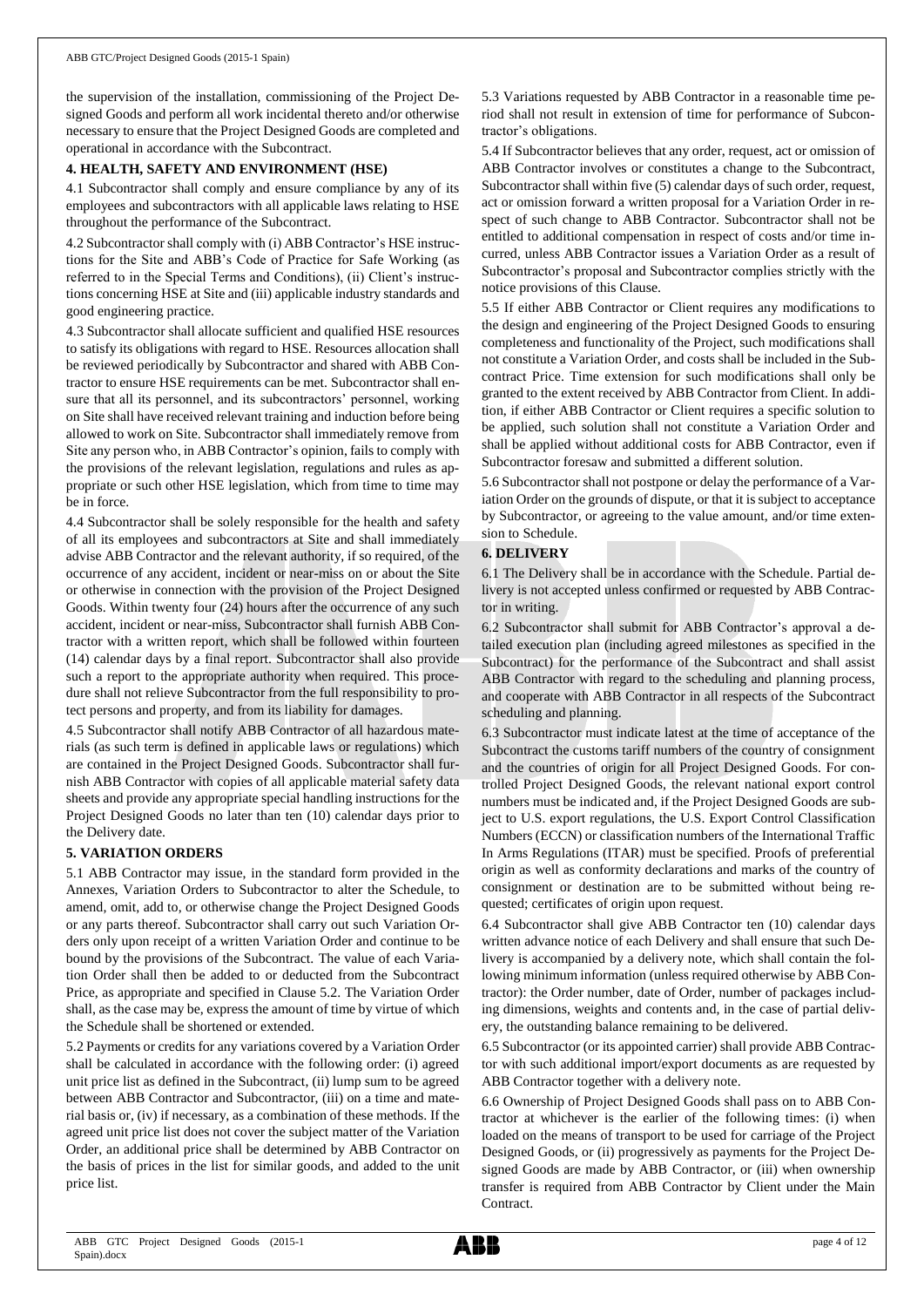6.7 As soon as materials provided by either ABB Contractor or Subcontractor arrive at Subcontractor's premises, the Site or other place where the Project Designed Goods are being fabricated, Subcontractor shall mark them with an identification number and ABB Contractor's name, and as far as possible keep them separate from other items.

6.8 Unless requested otherwise, Subcontractor shall at least monthly in the form requested by ABB Contractor, report the status of the supply of the Project Designed Goods. The report shall provide a statement regarding the timely supply of the Project Designed Goods and steps proposed for expediting whenever required. The report shall be provided to ABB Contractor within five (5) calendar days from the end of the month covered by the report. If the supply of any part of the Project Designed Goods is behind the Schedule, Subcontractor shall submit in writing a recovery plan specifying its activities for reaching compliance with the Schedule. Upon ABB Contractor's request, Subcontractor shall provide ABB Contractor at any time with all information regarding the supply of the Project Designed Goods. ABB Contractor shall have the right to withhold payments under the Subcontract if Subcontractor fails to submit any of the reports.

#### **7. TIME FOR DELIVERY, DELAY**

7.1 If Subcontractor does not comply with the Schedule, ABB Contractor reserves the right to instruct Subcontractor in writing to expedite its performance under the Subcontract. Subcontractor shall take such measures (in accordance with ABB Contractor's instructions) as required for acceleration of progress so as to complete the supply of the Project Designed Goods, or the relevant part thereof, on time. Subcontractor shall not be entitled to any additional payment for taking such steps to accelerate the work to meet the Schedule. Subcontractor shall notify ABB Contractor in writing within twenty four (24) hours of the occurrence and cause of any delay and also to make every effort to minimise or mitigate the costs or the consequences of such delay.

7.2 If Subcontractor fails to deliver the Project Designed Goods in accordance with the Schedule, Subcontractor shall pay liquidated damages to ABB Contractor for this default. The liquidated damages shall be payable at a rate specified in the Subcontract. Subcontractor shall pay the liquidated damages upon written demand or upon receipt of an invoice from ABB Contractor. The amount of liquidated damages may be deducted by ABB Contractor from any payments due or which may become due to Subcontractor, or from Subcontractor's financial guarantees, without prejudice to any other recovery method. The payment of such liquidated damages shall not relieve Subcontractor from any of its obligations and liabilities under the Subcontract.

7.3 If the delay in Delivery is such that ABB Contractor is entitled to maximum liquidated damages and if the Project Designed Goods are still not delivered, ABB Contractor may in writing demand Delivery within a final reasonable period which shall not be less than one week. 7.4 If Subcontractor does not deliver within such final period and this is not due to any circumstance for which ABB Contractor is responsible, then ABB Contractor reserves the right to:

7.4.1 terminate the Subcontract pursuant to Clause 19 (Termination);

7.4.2 refuse any subsequent delivery of Project Designed Goods which Subcontractor attempts to make;

7.4.3 recover from Subcontractor any costs or expenditure incurred by ABB Contractor in obtaining the Project Designed Goods in substitution from another Subcontractor;

7.4.4 claim in addition to liquidated damages under Clause 7 for any additional costs, losses or damages incurred whatsoever by ABB Contractor which are reasonably attributable to Subcontractor's failure to comply with the Subcontract.

7.5 ABB Contractor shall also have the right to terminate the Subcontract by notice in writing to the Subcontractor, if it is clear from the circumstances that there will occur a delay in Delivery which under Clause 7 would entitle ABB Contractor to maximum liquidated damages.

## **8. TEST AND ACCEPTANCE OF PROJECT DESIGNED GOODS**

8.1 Subcontractor shall perform tests as required in the Special Terms and Conditions, and any other tests required to meet regulations, codes and standards or deemed necessary by ABB Contractor to verify that the Project Designed Goods comply with the Subcontract.

8.2 At any time prior to Delivery and during Subcontractor's business hours, ABB Contractor and/or Client's nominee shall have the right to (i) inspect the Project Designed Goods and Subcontractor's manufacturing units upon providing reasonable notice, and/or (ii) witness factory test the Project Designed Goods, or any parts or materials thereof, as required in the Special Terms and Conditions. In addition, ABB Contractor and/or Client shall have the right to inspect and/or test the Project Designed Goods at Site.

8.3 If the results of such inspection or test cause ABB Contractor to be of the opinion that the Project Designed Goods do not comply or are unlikely to comply with the Subcontract, ABB Contractor shall inform Subcontractor and Subcontractor shall immediately take such action as is necessary to ensure compliance with the Subcontract. In addition Subcontractor shall carry out such necessary additional inspection or testing at Subcontractor's own cost whereby ABB Contractor and Client shall be entitled to be present. ABB Contractor's costs (including Client's costs) of attending such additional inspection and testing of the Project Designed Goods shall be for Subcontractor's account.

8.4 Subcontractor shall prepare and transfer to ABB Contractor within fifteen (15) calendar days from the Effective Date of the Subcontract a detailed schedule of all tests, including a drawing showing the test arrangement as well as a circuit diagram for the test procedure stating all instruments, equipment to be used, and indicating the estimated dates for the tests. Subcontractor shall furnish all instruments, labour, material and assistance required for inspection and witness of testing of the Project Designed Goods.

8.5 Subcontractor shall inform with a minimum of four (4) weeks advance notice in writing ABB Contractor when the Project Designed Goods are ready for the agreed inspections and tests.

8.6 The costs of any tests shall be included in the Subcontract Price.

8.7 In the event the Project Designed Goods do not pass the tests, the Parties shall prepare and sign a protocol after the acceptance test indicating all relevant test results and the deficiencies and defects preventing ABB Contractor from issuing the Acceptance Test Certificate. Subcontractor shall remedy the deficiencies and defects within the shortest time possible or by the date in ABB Contractor's Project Designed Goods defect notice.

8.8 ABB Contractor will issue an Acceptance Test Certificate when the Project Designed Goods have passed all applicable tests, including but not limited to factory tests, and Subcontractor has met all obligations under the Subcontract.

8.9 ABB Contractor in its sole discretion shall be entitled to issue the Acceptance Test Certificate as a conditional acceptance, despite deficiencies and defects identified during the inspection and testing program. In such case the conditional character and the respective deficiencies and defects shall be expressly described in the Acceptance Test Certificate, and Subcontractor shall remedy these deficiencies and defects within the shortest time possible, however not later than thirty (30) calendar days from the date of the (conditional) Acceptance Test Certificate. ABB Contractor is entitled to withhold any outstanding payments until all these deficiencies and defects have been remedied. Should Subcontractor fail to remedy the same within the thirty (30) calendar days' time period, the issued (conditional) Acceptance Test Certificate shall automatically be deemed to be null and void and ABB Contractor shall – without prejudice to any other rights or remedies it may have at law or under the Subcontract – be entitled (i) to treat the failure as a delay in completion, and (ii) to call any guarantees in its possession. The warranty period shall in no event commence under such (conditional) Acceptance Test Certificate. After all defects and

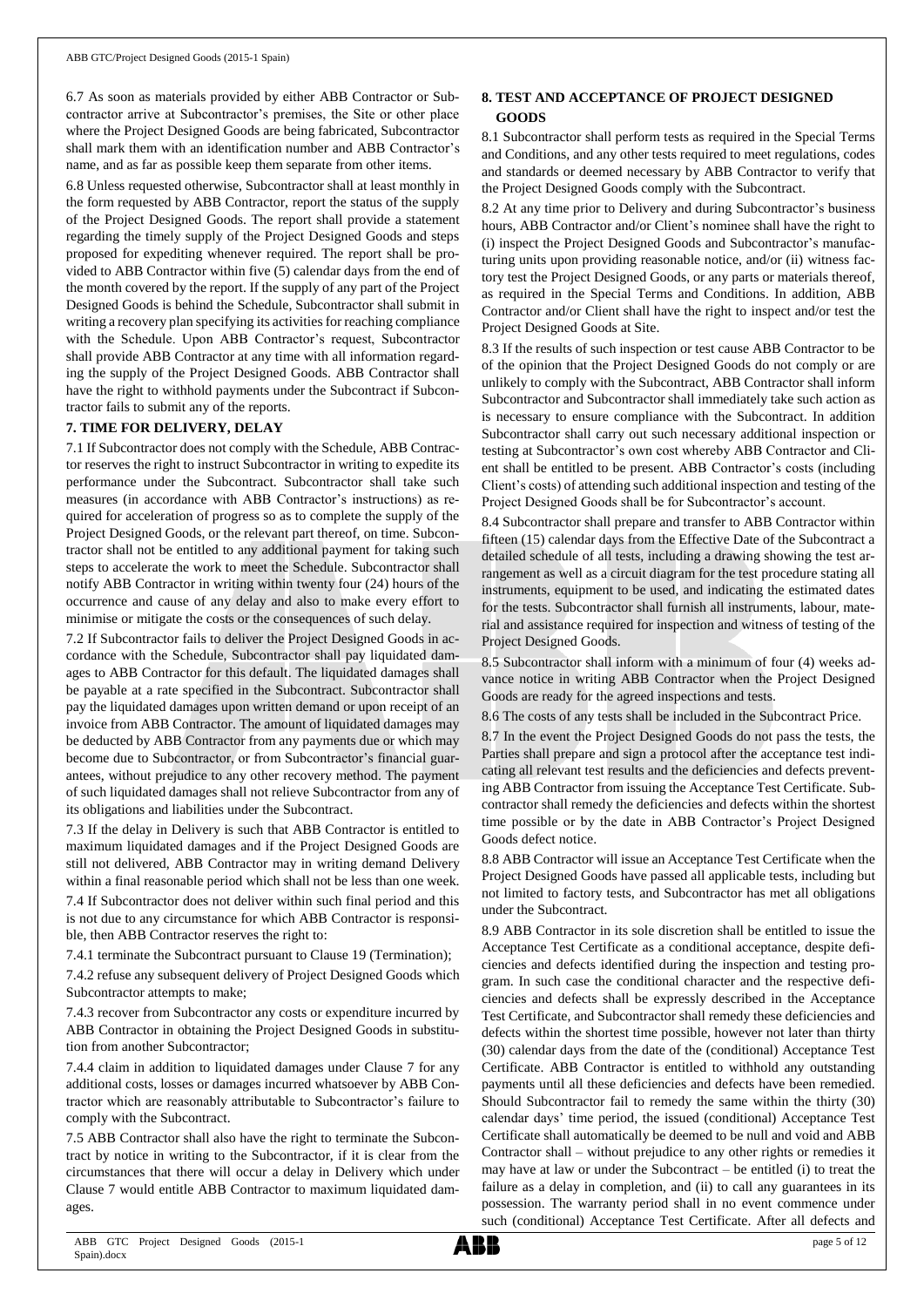deficiencies have been remedied in due time, the Acceptance Test Certificate shall become effective.

8.10 ABB Contractor shall issue the Final Acceptance Certificate when all defects and deficiencies have been remedied, Subcontractor has met all obligations under the Subcontract and the warranty period has expired.

8.11 ABB Contractor in its sole discretion shall be entitled to issue the Final Acceptance Certificate as a conditional acceptance, despite deficiencies and defects identified during the inspection and testing program. In such case the conditional character and the respective deficiencies and defects shall be expressly described in the (conditional) Final Acceptance Certificate, and Subcontractor shall remedy these deficiencies and defects within the shortest time possible, however not later than thirty (30) calendar days from the date of the (conditional) Final Acceptance Certificate. ABB Contractor is entitled to withhold any outstanding payments until all these deficiencies and defects have been remedied. Should Subcontractor fail to remedy the same within the thirty (30) calendar days' time period, the issued (conditional) Final Acceptance Certificate shall automatically be deemed to be null and void and ABB Contractor shall – without prejudice to any other rights or remedies it may have at law or under the Subcontract – be entitled (i) to treat the failure as a delay in performance, (ii) to be compensated by Subcontractor for all costs, damages and losses incurred as a result of these deficiencies and defects, and (iii) to call any guarantees in its possession. After all defects and deficiencies have been remedied, the Final Acceptance Certificate shall become effective.

8.12 No certificate, consent, approval or acceptance by ABB Contractor or its representatives other than the Final Acceptance Certificate duly signed by ABB Contractor's authorized representatives shall neither be deemed to constitute final approval and acceptance of the Project Designed Goods nor relieve Subcontractor from any of its obligations under the Subcontract.

8.13 Subcontractor shall have available and provide at its own expense sufficient equipment, workmen and services as required to obtain from ABB Contractor the Acceptance Test Certificate and the Final Acceptance Certificate. Any extension of time requires written application of Subcontractor (including explanation of the reasons for not complying with the Schedule) and written approval of ABB Contractor.

8.14 ABB Contractor may under circumstances endangering the Project Designed Goods and/or the proper execution of the Subcontract, without any effect on the obligations of either Party under the Subcontract, take possession of any part of the Project Designed Goods prior to Delivery. Such possession shall not constitute acceptance of the Project Designed Goods and shall not relieve Subcontractor of any of its obligations and liabilities under the Subcontract.

8.15 Notwithstanding any approval, inspection, test or test sampling by ABB Contractor, Subcontractor shall remain fully responsible for the Project Designed Goods compliance with the Subcontract. This applies whether or not ABB Contractor has exercised its right of approval, inspection, testing and/or test sampling and shall not limit Subcontractor's obligations under the Subcontract. For the avoidance of doubt, approval, inspection, testing or test sampling of Project Designed Goods by ABB Contractor shall in no event exempt Subcontractor from or limit Subcontractor's warranties or liability in any way.

#### **9. SUSPENSION OF THE SUBCONTRACT**

9.1 ABB Contractor shall have the right to suspend performance of the Subcontract at any time for convenience for a period of 90 calendar days in the aggregate without any compensation to Subcontractor. In case the suspension extends beyond 90 calendar days, Subcontractor shall be compensated by ABB Contractor for the direct and reasonable incurred costs of such suspension, such as cost of protection, storage and insurance. The agreed time for performance of the Subcontract or the concerned part thereof shall be extended by the time period of the suspension.

9.2 If the suspension of the Subcontract is caused or requested by Client, Subcontractor shall be entitled only to a compensation as specified in the Subcontract and to the extent paid by Client.

9.3 Subcontractor shall suspend the performance of the Subcontract or any part thereof, including postponing the Delivery, for such times and in such manner as ABB Contractor considers necessary (i) for proper HSE or execution of the Subcontract, or (ii) due to any default by Subcontractor, in which case Subcontractor shall bear all costs and be liable for the delay arising from such suspension.

9.4 During any suspension Subcontractor shall properly protect and secure the Project Designed Goods.

9.5 Subcontractor is obliged to make every effort to minimise the consequences of any suspension.

9.6 Subcontractor shall have no right to suspend performance of the Subcontract.

#### **10. FORCE MAJEURE**

10.1 Neither Party shall be liable for any delay in performing or for failure to perform its obligations under the Subcontract if the delay or failure results from an event of "Force Majeure", provided that the affected Party serves notice to the other Party within five (5) calendar days from occurrence of the respective event of Force Majeure.

10.2 "Force Majeure" means the occurrence of any of the following events, provided that they are unforeseeable and beyond the control of the Party affected that results in the failure or delay by such Party of some performance under the Subcontract, in full or part: flood, earthquake, volcanic eruption, war (whether declared or not), or terrorism.

10.3 The delayed Party will provide continuous updates on status and efforts to resolve the delay, and will ultimately be entitled to an extension of time only, and no monetary compensation for the delay. Each Party shall use its reasonable endeavours to minimise the effects of any event of Force Majeure.

10.4 If an event of Force Majeure occurs which exceeds twelve (12) months either Party shall have the right to terminate the Subcontract forthwith by written notice to the other Party without liability to the other Party.

### **11. WARRANTY**

11.1 Subcontractor warrants that:

11.1.1 the Project Designed Goods comply with the Subcontract, including but not limited to the specifications as stipulated in the Subcontract, and with good engineering practices, and that they retain the functionality and performance as expected by Client, and remain free from rights of third parties, including Intellectual and Industrial Property Rights;

11.1.2 the Project Designed Goods are fit for the particular purpose of the Project, whether expressly or impliedly made known to Subcontractor in the Subcontract;

11.1.3 the Project Designed Goods are new and unused at the date of Delivery;

11.1.4 the Project Designed Goods are free and remain free from defects during the warranty period; and

11.1.5 the Project Designed Goods comply with Clauses 3.1.1 and 20 (Compliance, Integrity).

11.2 Subcontractor warrants that the Embedded Software does not contain hidden files, does not replicate, transmit, or activate itself without control of a person operating the computing equipment on which it resides, and does not contain licence activation or authorization key or other function, whether implemented by electronic, mechanical software, or other means, that restricts or may restrict use or access to the Embedded Software, and each Embedded Software logs any failure and assists incidents in a log file which may be reviewed online.

11.3 The warranty period shall be thirty six (36) months from the date ABB Contractor has obtained the Provisional Acceptance Certificate. If Provisional Acceptance Certificate cannot be achieved through no

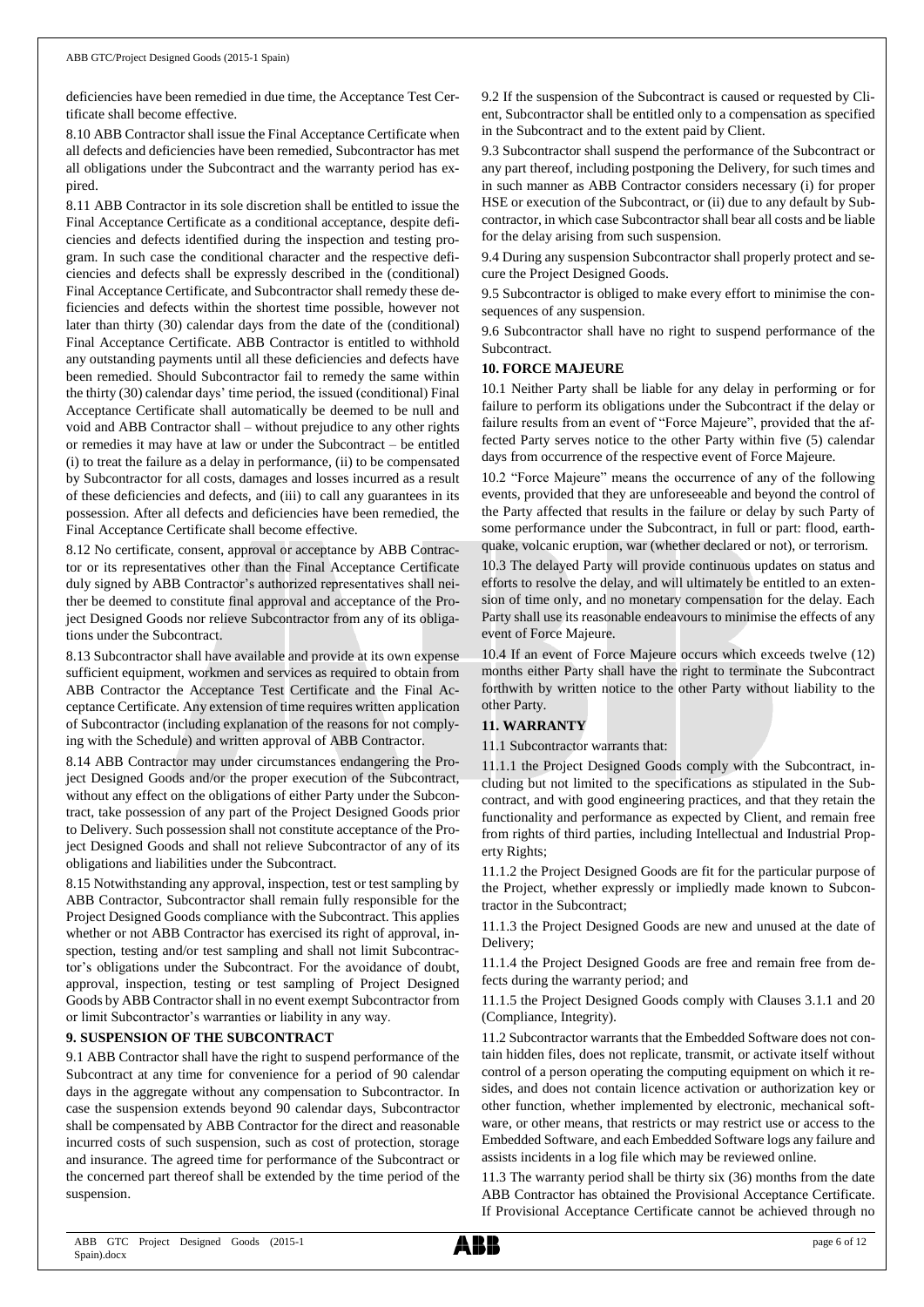fault of Subcontractor, the warranty period shall be forty eight (48) months from the date of issuance of Acceptance Test Certificate for the respective Project Designed Goods, and in the absence of such Acceptance Test Certificate, the warranty period shall be forty eight (48) months from Delivery.

11.4 In the event of a breach of warranty, the entire warranty period of Clause 11.3 shall be restarted upon Client's and/or ABB Contractor's written confirmation that the Project Designed Goods are no longer defective. In all other cases the warranty period shall be extended by a time period which is equal to the time period from ABB Contractor's notice of breach of warranty to Subcontractor until ABB Contractor notifies Subcontractor in writing that the breach has been successfully remedied. For all other parts of the Project Designed Goods which cannot be used for the purposes of the Project as a result of a defect or damage, the same warranty extension shall apply.

11.5 Subcontractor shall, during a period of three (3) years after expiry of the warranty period, remain responsible for and shall remedy any defects in the Project Designed Goods which have not been detected by inspections or tests carried out and did not otherwise become obvious before the expiry of the warranty period, but are the result of non-compliance of the Project Designed Goods with the Subcontract prior to the expiry of the warranty period (hidden/latent defects).

11.6 Subcontractor assigns, transfers and conveys to ABB Contractor all of its rights, title and interests under any and all warranties with respect to the Project Designed Goods.

11.7 In case of non-compliance with the warranty provided under this Clause 11, ABB Contractor shall be entitled to enforce one or more of the following remedies at Subcontractor's own expense and risk:

11.7.1 to give Subcontractor the opportunity to carry out any additional work necessary to ensure that the terms and conditions of the Subcontract are fulfilled within twenty (20) calendar days from ABB Contractor's notice. If not otherwise agreed in writing by the Parties, such remedial work requires acceptance by ABB Contractor;

11.7.2 to carry out (or to instruct a third party to carry out) any additional work necessary to make the Project Designed Goods comply with the Subcontract;

11.7.3 to obtain from Subcontractor prompt repair or replacement of the non-compliant Project Designed Goods by other Project Designed Goods conforming with the Subcontract. Any and all costs, including but not limited to costs of transportation to Site, disassembly, cleaning, upgrade, assembly, installation, testing, inspection, insurance, completion, and acceptance, which are connected with correcting defects or damages shall be to Subcontractor's account. This covers the time period until issuance of the Final Acceptance Certificate;

11.7.4 to refuse to accept any further Project Designed Goods, but without exemption from Subcontractor's liability for the defective Project Designed Goods for which ABB Contractor shall be entitled to a price reduction, instead of requiring their correction, replacement or removal. A Variation Order will be issued to reflect an equitable reduction in the Subcontract Price. Such adjustments shall be effected whether or not final payment has been made;

11.7.5 to claim such costs and damages as may have been sustained by ABB Contractor as a result of Subcontractor's breach or failure;

11.7.6 to terminate the Subcontract in accordance with Clause 19.1.

11.8 The rights and remedies available to ABB Contractor and contained in the Subcontract are cumulative and are not exclusive of any rights or remedies available under warranty, at law or in equity.

#### **12. STEP IN**

If Subcontractor (a) fails to deliver the Project Designed Goods or any part thereof in accordance with the Schedule or (b) fails to deliver the Project Designed Goods in accordance with any requirements as provided in the Subcontract and, within seven (7) calendar days after receipt of written notice from ABB Contractor, Subcontractor fails to take satisfactory actions (acceptable to ABB Contractor) to commence correction of such default or neglect with diligence and promptness,

ABB Contractor may, without prejudice to any other remedy or rights ABB Contractor may have, take the Project Designed Goods (or relevant part thereof) out of the hands of Subcontractor and employ other subcontractors to complete the Project Designed Goods (or relevant part thereof) or complete it by using its own resources. Any such work shall be performed at Subcontractor's risk and expense. ABB Contractor shall have the right to take possession at Subcontractor's premises of any uncompleted part of the Project Designed Goods and use all drawings, technical information related to the Project Designed Goods, materials, equipment and other property provided (or to be provided) or used by Subcontractor and use it as ABB Contractor deems fit in order to complete the Project Designed Goods. If the cost to ABB Contractor for so completing the Project Designed Goods shall exceed the amount which would have been due to Subcontractor if the Project Designed Goods had been completed by him, Subcontractor shall pay the amount of such excess to ABB Contractor or it will be deducted from any money due or money that will become due to Subcontractor or from any of Subcontractor's guarantees.

### **13. PRICES, PAYMENT TERMS, INVOICING**

13.1 The Subcontract Price shall be deemed to cover the fulfilment by Subcontractor of all its obligations under the Subcontract and include the costs of the Project Designed Goods specified and the costs for everything, including but not limited to fees, taxes, duties, transportation, profit, overhead, licences, permits, and travel, whether indicated or described or not, which is necessary for the execution, completion, and warranty of the Project Designed Goods.

13.2 The prices stipulated in the Subcontract are fixed unless otherwise provided in a Variation Order.

13.3 The payment terms and the applicable procedures shall be specified in the Subcontract.

13.4 Subcontractor shall submit invoices complying with Subcontractor's and ABB Contractor's applicable local mandatory law, generally accepted accounting principles and ABB Contractor requirements set forth in the Subcontract, which shall contain the following minimum information: Subcontractor name, address and reference person including contact details (telephone, e-mail etc.); invoice date; invoice number; Order number (same as stated in the Order); Subcontractor number (same as stated in the Order); address of ABB Contractor; quantity; specification of Project Designed Goods supplied; price (total amount invoiced); currency; tax or VAT amount; tax or VAT number; Authorized Economic Operator and/or Approved Exporter Authorization number and/or other customs identification number, if applicable.

13.5 Invoices shall be accompanied by interim release of liens or privileges and shall be issued to ABB Contractor as stated in the Subcontract. Invoices shall be sent to the invoice address specified in the Subcontract. The submission of an invoice shall be deemed to be a confirmation by Subcontractor that it has no additional claims, except as may already have been submitted in writing, for anything that has occurred up to and including the last day of the period covered by such invoice.

13.6 Subcontractor shall make payment in due time for all equipment and labour used in, or in connection with, the performance of the Subcontract in order to avoid the imposition of any lien or privilege against any portion of the Project Designed Goods and/or the Project. In the event of the imposition of any such lien or privilege by any person who has supplied any such equipment or labour, or by any other person claiming by, through or under Subcontractor, Subcontractor shall, at its own expense, promptly take any and all action as may be necessary to cause such lien or privilege to be released or discharged. Subcontractor shall furnish satisfactory evidence, when requested by ABB Contractor, to verify compliance with the above. In the alternative, ABB Contractor may pay to release the lien and withhold such amounts from Subcontractor.

13.7 ABB Contractor shall have the right to withhold the whole or part of any payment to Subcontractor which, in the opinion of ABB Con-

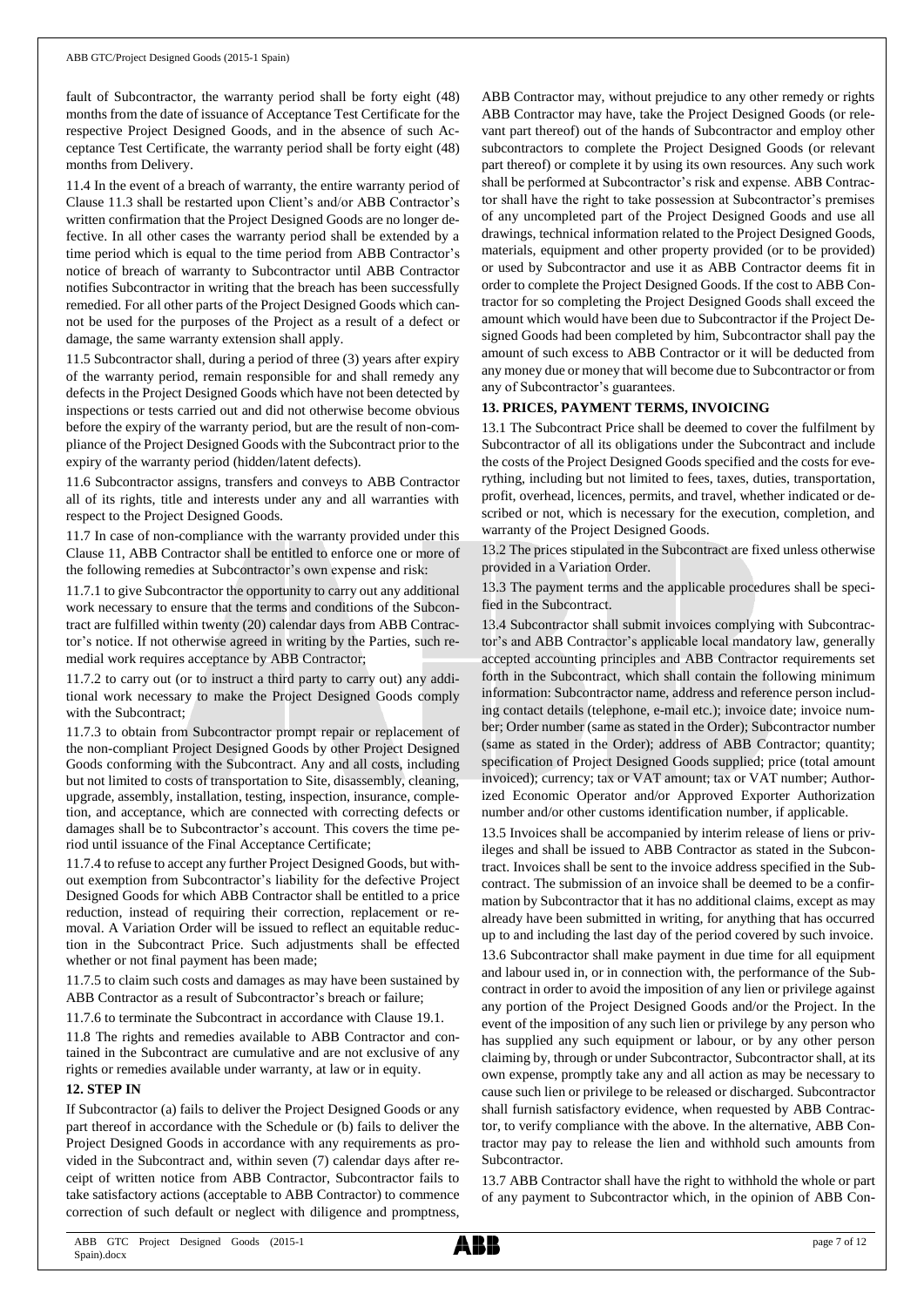tractor, is necessary for protection of ABB Contractor from loss on account of claims against Subcontractor, or failure by Subcontractor to make due payments to its sub-suppliers or employees, or not having paid taxes, dues and social insurance contributions. ABB Contractor reserves the right to set off such amount owed to Subcontractor, or withhold payment for Project Designed Goods not delivered in accordance with the Subcontract. However, Subcontractor shall not be entitled to set off any amounts owed by ABB Contractor to Subcontractor, unless prior approval has been granted by ABB Contractor in writing.

13.8 Unless otherwise agreed in writing (or instructed by ABB Contractor in writing), Subcontractorshall carry on and maintain the timely supply of the Project Designed Goods during arbitration and any dispute or disagreement with ABB Contractor, including, without limitation, a dispute or disagreement about ABB Contractor's withholding of payments otherwise due to Subcontractor.

#### **14. FINANCIAL GUARANTEES**

14.1 Subcontractor shall submit financial guarantees as required in the Special Terms and Conditions, within fifteen (15) calendar days from Effective Date of the Subcontract. The guarantees shall be issued by reputable banks accepted by ABB Contractor. The guarantees shall be unconditional, irrevocable and payable on first demand. Subcontractor's failure to provide such financial guarantees shall entitle ABB Contractor to claim compensation for costs and damages as may have been sustained by ABB Contractor as a result of Subcontractor's failure to provide such financial guarantees, without prejudice to any other rights ABB Contractor may have under the Subcontract. ABB Contractor may seek additional security from Subcontractor, such as a parent company or bank guarantee, in a form as provided in the Annexes.

14.2 The financial guarantees shall remain valid until issuance of the Final Acceptance Certificate by ABB Contractor. However, in case an advance payment guarantee is submitted, such guarantee shall remain valid until issuance of the Acceptance Test Certificate.

14.3 In the event the Parties agree on increased prices, the financial guarantee shall be increased proportionally within twenty (20) calendar days from ABB Contractor's written confirmation of the increase of the respective prices, or otherwise the equivalent amount shall be deducted from each invoice and become reimbursable upon issuance of the Final Acceptance Certificate.

14.4 All costs related to financial guarantees shall be for the account of **Subcontractor** 

#### **15. DOCUMENTATION**

15.1 Subcontractor shall at its expense:

15.1.1 submit, as part of the Project Designed Goods, the Subcontractor Documentation. Delay in submitting the Subcontractor Documentation is regarded a delay in supplying the Project Designed Goods and the consequences are as set out in Clause 7 (Time for Delivery, Delay);

15.1.2 prepare translation into English and/or any other language if so required by ABB Contractor;

15.1.3 immediately upon receipt of Client's and/or ABB Contractor's technical specification, carefully check such specifications and Subcontractor shall promptly notify ABB Contractor of any errors, omissions or discrepancies found in such specifications. ABB Contractor shall not bear any costs or liability in relation to any errors, omissions or discrepancies which Subcontractor ought to have found during its check;

15.1.4 provide ABB Contractor with updated copies of the drawings ("as-built") and specifications showing all changes and modifications made during the execution of the Subcontract.

15.2 Where certificates are required, such certificates shall be submitted by and at the expense of Subcontractor. Such submittal shall be made in accordance with ABB Contractor's instructions. Certificates shall be subject to review and approval by ABB Contractor, and Project Designed Goods represented by such certificates shall not be fabricated or delivered without such review and approval. Certificates shall

clearly identify the Project Designed Goods being certified and shall include but not be limited to the following information: Subcontractor's name, name of the item, manufacturer's name, and reference to the appropriate drawing, technical specification section and paragraph number, all as applicable.

15.3 All Subcontractor Documentation is subject to the provisions above as well as the review and approval by ABB Contractor.

15.4 Subcontractorshall not be entitled to any compensation for Project Designed Goods provided prior to such approval to the extent that Project Designed Goods have to be modified in the result of comments from ABB Contractor.

15.5 ABB Contractor shall approve or comment on Subcontractor Documentation within the number of days after receipt specified in the Subcontract, provided that the Subcontractor Documentation is in a status that enables ABB Contractor to decide if the submitted Subcontractor Documentation is to be approved or revised.

15.6 Subcontractor Documentation commented upon by ABB Contractor shall be corrected and resubmitted for approval within seven (7) calendar days from the date of receipt of the comments by Subcontractor.

15.7 Reviews and approvals by ABB Contractor do not constitute formal and final acceptance of the details, general design, calculations, analyses, test methods, certificates, materials or other concerned items of the Project Designed Goods and do not relieve Subcontractor from full compliance with its contractual obligations. Final acceptance of the Project Designed Goods is exclusively subject to issuance of Final Acceptance Certificate.

15.8 Any drawings and documents provided by ABB Contractor to Subcontractor shall remain the exclusive property of ABB Contractor and may not be used by Subcontractor for any other purpose than performing the Subcontract. Such drawings and documents must not be copied, reproduced or transmitted in whole or in part to any third party without the prior written consent of ABB Contractor. All drawings and documents provided by ABB Contractor to Subcontractor shall be returned to ABB Contractor upon ABB Contractor's request.

15.9 Subcontractor shall keep all Subcontractor Documentation at least for ten (10) years after Delivery or any such longer time required by applicable law.

#### **16. INTELLECTUAL AND INDUSTRIAL PROPERTY**

16.1 Subcontractor hereby grants ABB Contractor and/or Client, or undertakes to procure that ABB Contractor and/or Client is granted, a perpetual, irrevocable, transferable, sub-licensable, non-exclusive, royalty-free licence to use the Intellectual and Industrial Property Rights in the Project Designed Goods, including Subcontractor Documentation and including Embedded Software, if any.

16.2 In the event any Intellectual and Industrial Property Rights in the Project Designed Goods are to be transferred from Subcontractor to ABB Contractor or Client, the terms and conditions for such transfer shall be separately agreed in the Special Terms and Conditions.

16.3 In the event the Embedded Software contains or uses Open Source Software, Subcontractor must fully specify and inform ABB Contractor in writing and prior to Delivery about all Open Source Software implemented into or used by the Embedded Software. In the event that ABB Contractor does not approve Open Source Software components contained in or used by the Embedded Software, Subcontractor agrees to replace or substitute the affected Open Source Software component(s) contained in or used by the Embedded Software.

#### **17. LIABILITY AND INDEMNITY**

17.1 Subcontractor shall indemnify ABB Contractor and Client against all liabilities, losses, damages, injuries, cost, actions, suits, claims, demands, charges or expenses whatsoever arising in connection with death or injury suffered by persons employed by Subcontractor or any of its sub-suppliers.

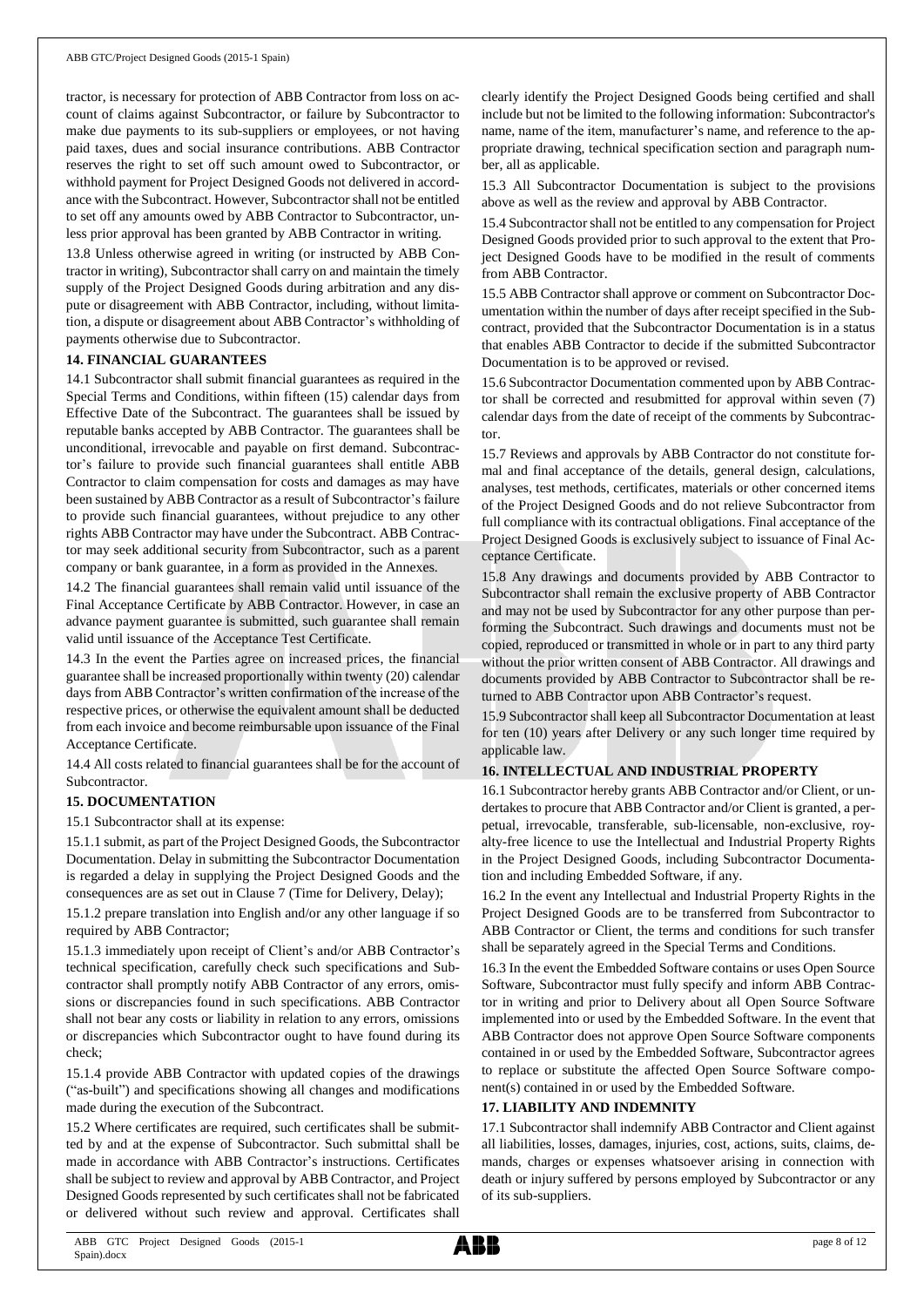17.2 Without prejudice to applicable mandatory law or unless otherwise agreed between the Parties, Subcontractor shall compensate/indemnify ABB Contractor and Client for all liabilities, losses, damages, injuries, cost, actions, suits, claims, demands, charges or expenses whatsoever arising out of or in connection with the performance of the Subcontract and/or the Project Designed Goods (i) for Subcontractor's breaches of the Subcontract, and (ii) for any claim made by a third party (including employees of Subcontractor) against ABB Contractor in connection with the Project Designed Goods and to the extent that the respective liability, loss, damage, injury, cost or expense was caused by or arises from acts or omissions of Subcontractor and/or from the Project Designed Goods.

17.3 In the event of infringements of third party Intellectual and Industrial Property Rights caused by or related to the Project Designed Goods:

17.3.1 Subcontractor shall reimburse ABB Contractor and Client for any liabilities, losses, damages, injuries, costs and expenses (including without limitation to any direct, indirect, or consequential losses, loss of profit and loss of reputation, and all interest, penalties and legal and other professional costs and expenses) arising out of such infringement. This obligation does not limit any further compensation rights of ABB Contractor or Client;

17.3.2 Without prejudice to ABB Contractor's right under the Subcontract, Subcontractor shall, upon notification from ABB Contractor at Subcontractor's cost (i) procure for ABB Contractor the right to continue using the Project Designed Goods; (ii) modify the Project Designed Goods so that they cease to be infringing; or (iii) replace the Project Designed Goods by non-infringing Project Designed Goods.

17.4 Subcontractor shall be responsible for the acts, omissions, defaults, negligence or obligations of any of its sub-suppliers, its agents, servants or workmen as fully as if they were the acts, omissions, defaults, negligence or obligations of Subcontractor.

17.5 ABB Contractor reserves the right to set off any indemnity/liability claims under the Subcontract against any amounts owed to Subcontractor.

17.6 For any indemnity obligations, Subcontractor shall defend ABB Contractor and/or Client at its cost against any third party claims upon ABB Contractor's request.

#### **18. INSURANCE**

18.1 Until issuance of the Final Acceptance Certificate and as required in the Special Terms and Conditions, Subcontractor shall maintain at its expense with reputable and financially sound insurers acceptable to ABB Contractor the following type of insurances: marine cargo insurance, public liability insurance, statutory worker's compensation/employer's liability insurance.

18.2 All insurance policies shall be endorsed to include ABB Contractor as additional insured and provide a waiver of insurer's right of subrogation in favour of ABB Contractor. All insurance policies and waivers of recourse shall, upon request by ABB Contractor, be extended to also similarly apply to Client. Subcontractor shall no later than Effective Date provide to ABB Contractor certificates of insurance covering such policies as well as confirmation that premiums have been paid. Subcontractor shall also provide upon ABB Contractor's request copies of such insurance policies.

18.3 In case of loss and damage related to the covers in Clause 18, any and all deductibles shall be for Subcontractor's account.

18.4 Subcontractor shall furnish notice to ABB Contractor within thirty (30) calendar days of any cancellation or non-renewal or material change to the terms of any insurance.

18.5 All Subcontractor policies (except worker's compensation/employer's liability) shall be considered primary insurance and any insurance carried by ABB Contractor shall not be called upon by Subcontractor's insurers to contribute or participate on the basis of contributing, concurrent, double insurance or otherwise.

18.6 Should Subcontractor fail to provide insurance certificates and maintain insurance according to Clause 18, ABB Contractor shall have the right to procure such insurance cover at the sole expense of Subcontractor.

18.7 Any compensation received by Subcontractor shall be applied towards the replacement and/or restoration of the Project Designed Goods.

18.8 Nothing contained in this Clause 18 shall relieve Subcontractor of any liability under the Subcontract or any of its obligations to make good any loss or damage to the Project Designed Goods. The insured amounts can neither be considered nor construed as a limitation of liability.

#### **19. TERMINATION**

19.1 Without prejudice to any other rights or remedies to which ABB Contractor may be entitled, ABB Contractor may terminate the Subcontract in the event that:

19.1.1 Subcontractor commits a breach of its obligations under the Subcontract, and fails to remedy that breach within ten (10) calendar days (unless otherwise stated under the Subcontract) of receiving written notice from ABB Contractor requiring its remedy; or

19.1.2 subject to Clause 7.3, the maximum amount of liquidated damages payable by Subcontractor is reached, or, subject to Clause 7.5, it is clear from the circumstances that a delay will occur in Delivery which would entitle ABB Contractor to maximum liquidated damages; or

19.1.3 Subcontractor fails to provide, in response to demand by ABB Contractor, adequate assurance of Subcontractor's future performance, whereby ABB Contractor shall be the sole judge of the adequacy of said assurance; or

19.1.4 Subcontractor ceases, or threatens to cease, performing a substantial portion of its business, whether voluntarily or involuntarily, that has or will have an adverse effect on Subcontractor's ability to perform its obligations under the Subcontract; or

19.1.5 any representation or warranty made by Subcontractor in the Subcontract is not true, or inaccurate and if such lack of truth or accuracy would reasonably be expected to result in an adverse impact on ABB Contractor, unless cured within ten (10) calendar days after the date of written notice of such lack; or

19.1.6 there is a change of control of Subcontractor.

19.2 Upon termination according to Clause 19.1, ABB Contractor shall be entitled to reclaim all sums which ABB Contractor has paid to Subcontractor under the Subcontract and to claim compensation for any costs, losses or damages incurred whatsoever in connection with such termination. Subcontractor shall at its own expense promptly remove from the Site all portions of the Project Designed Goods which are defective or otherwise not conforming with the Subcontract and which have not been corrected, unless removal is waived by ABB Contractor.

19.3 If Subcontractor does not proceed with the removal of defective or non-conforming Project Designed Goods or the respective parts immediately upon written notice from ABB Contractor, ABB Contractor may (or may instruct a third party to) remove them and store them at the expense of Subcontractor. If Subcontractor does not pay the cost of such removal and storage within ten (10) calendar days thereafter, ABB Contractor may upon ten (10) additional calendar days' written notice sell such items at auction or at private sale and shall account for the net proceeds thereof, after deducting all the costs of such sale and other costs that should have been borne by Subcontractor. If such proceeds of sale do not cover all costs of sale and other costs which Subcontractor should have borne, the difference shall be charged to Subcontractor. If payments then or thereafter due to Subcontractor are not sufficient to cover such amount, Subcontractor shall pay the difference to ABB Contractor.

19.4 Upon termination according to Clause 19.1, ABB Contractor may complete the Subcontract or employ other suppliers to complete the

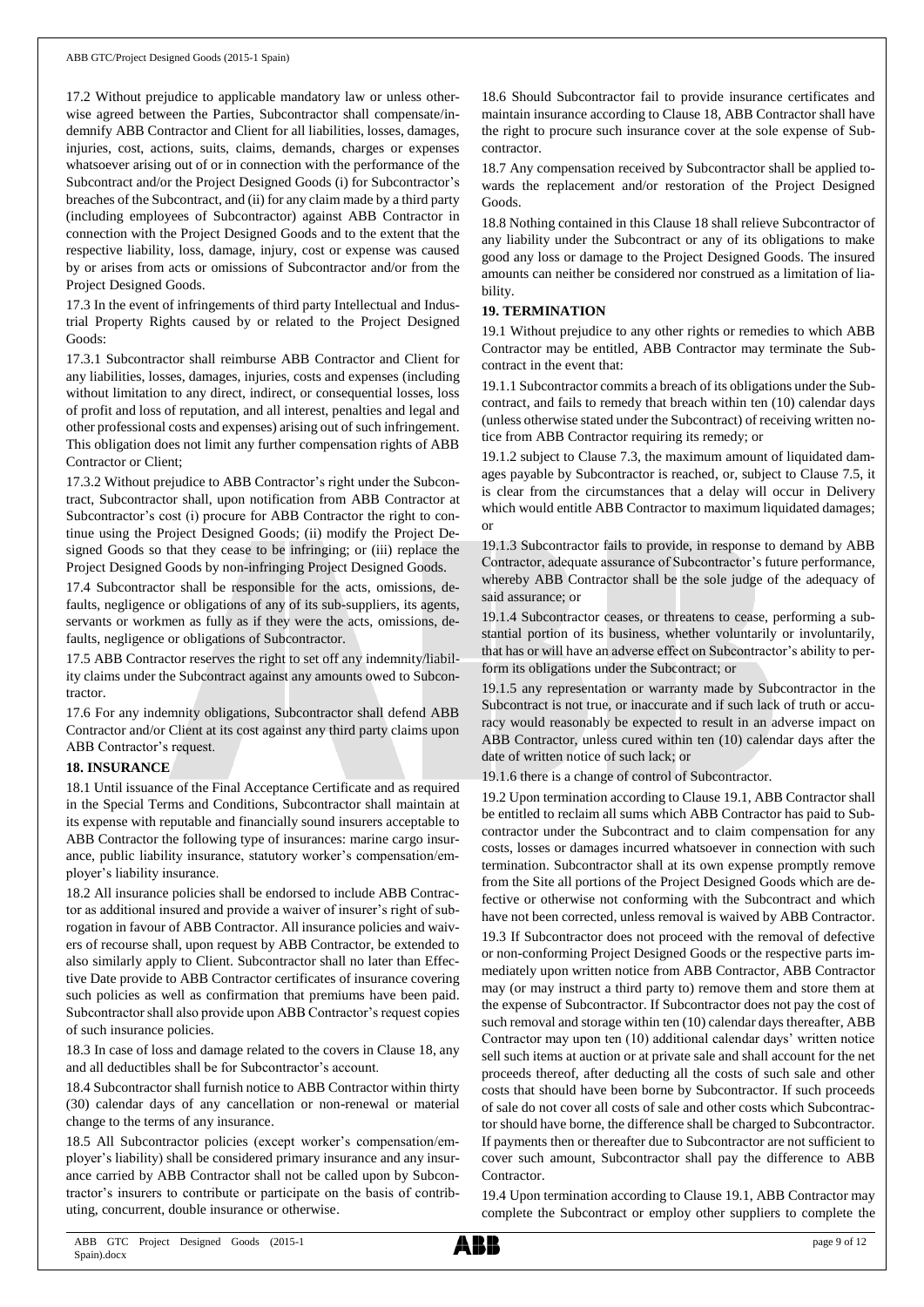Subcontract. Any such work shall be performed at Subcontractor's risk and expense. ABB Contractor shall have the right to take possession at Subcontractor's premises and/or at Site of any uncompleted part of the Project Designed Goods and use all Subcontractor Documentation, Subcontractor's equipment and other property provided (or to be provided) or used by Subcontractor and use it as ABB Contractor deems fit in order to complete the Project Designed Goods. If the cost to ABB Contractor for so completing the Project Designed Goods shall exceed the amount which would have been due to Subcontractor had the Project Designed Goods been completed by Subcontractor, Subcontractor shall pay the amount of such excess to ABB Contractor or it will be deducted from any money due or money that will become due to Subcontractor or from any of Subcontractor's guarantees.

19.5 ABB Contractor has the right to terminate the Subcontract or parts of the Subcontract without cause at any time with immediate effect at its sole discretion by written notice to Subcontractor. Upon receipt of such notice Subcontractor shall stop all progress of the Project Designed Goods and performance of the Subcontract unless otherwise directed by ABB Contractor. ABB Contractor shall pay Subcontractor for the Project Designed Goods completed and for the materials purchased for execution of the Project Designed Goods before termination and for which ABB Contractor is legally bound to accept Delivery, and which cannot be used by Subcontractor for any other purposes (such materials will become property of ABB Contractor upon payment by ABB Contractor), and other verified, proven and direct additional expenses for discontinuing the Subcontract. However, in no event shall the total amount to be paid by ABB Contractor to Subcontractor exceed the amount of accumulated costs as stated in the Special Terms and Conditions, or in the absence thereof, the amount due and payable by ABB Contractor at the time of termination according to the Subcontract. Subcontractor shall have no further claim for compensation due to such termination. Claims for compensation of loss of anticipated profits are excluded.

19.6 In case the Main Contract is terminated for reasons other than Subcontractor's performance and if ABB Contractor, as a result thereof, terminates the Subcontract, compensation to be paid to Subcontractor shall correspond to the compensation paid by Client to ABB Contractor for the respective part of the Subcontract.

19.7 On termination of the Subcontract, Subcontractor shall immediately deliver to ABB Contractor all copies of information or data provided by ABB Contractor to Subcontractor for the purposes of the Subcontract. Subcontractor shall certify to ABB Contractor that Subcontractor has not retained any copies of such information or data.

19.8 On termination of the Subcontract, Subcontractor shall immediately deliver to ABB Contractor all specifications, programs and other information, data, and Subcontractor Documentation regarding the Project Designed Goods which exist in any form whatsoever at the date of such termination, whether or not then complete.

19.9 Termination of the Subcontract, however arising, shall not affect or prejudice the accrued rights of the Parties as at termination, or the continuation of any provision expressly stated to survive, or implicitly surviving, termination.

## **20. COMPLIANCE, INTEGRITY**

20.1 Subcontractor shall provide the Project Designed Goods in compliance with all relevant legislation, laws, rules, regulations, and codes of practice, guidance and other requirements of any relevant government or governmental agency. To the extent that such regulations are advisory rather than mandatory, the standard of compliance to be achieved by Subcontractor shall be in compliance with the generally accepted best practice of the relevant industry.

20.2 Subcontractor must comply with the ABB Lists of Prohibited and Restricted Substances and with the reporting and other requirements regarding Conflict Minerals made available under **[www.abb.com](http://www.abb.com/) – Supplying – Material Compliance** or otherwise and shall provide ABB Contractor with respective documents, certificates and statements

if requested. Any statement made by Subcontractor to ABB Contractor (whether directly or indirectly, e. g. where applicable via the ABB Supplier Registration and Pre-Qualification System) with regard to materials used for or in connection with the Project Designed Goods will be deemed to be a representation under the Subcontract.

20.3 Subcontractor represents and warrants that it is knowledgeable with, and is and will remain in full compliance with all applicable trade and customs laws, regulations, instructions, and policies, including, but not limited to, securing all necessary clearance requirements, proofs of origin, export and import licenses and exemptions from, and making all proper filings with appropriate governmental bodies and/or disclosures relating to the provision of services, the release or transfer of goods, hardware, software and technology to non U.S. nationals in the U.S., or outside the U.S., the release or transfer of technology and software having U.S. content or derived from U.S. origin software or technology.

20.4 No material or equipment included in or used for the Project Designed Goods shall originate from any company or country listed in any relevant embargo issued by the authority in the country where the Project Designed Goods shall be used or an authority otherwise having influence over the equipment and material forming part of the Project Designed Goods. If any of the Project Designed Goods are or will be subject to export restrictions, it is Subcontractor's responsibility to promptly inform ABB Contractor in writing of the particulars of such restrictions.

20.5 Both Parties warrant that each will not, directly or indirectly, and that each has no knowledge that the other Party or any third parties will, directly or indirectly, make any payment, gift or other commitment to its customers, to government officials or to agents, directors and employees of each Party, or any other party in a manner contrary to applicable laws (including but not limited to the U. S. Foreign Corrupt Practices Act and, where applicable, legislation enacted by member states and signatories implementing the OECD Convention Combating Bribery of Foreign Officials), and shall comply with all relevant laws, regulations, ordinances and rules regarding bribery and corruption. Nothing in the Subcontract shall render either Party or any of its Affiliates liable to reimburse the other for any such consideration given or promised.

20.6 Subcontractor herewith acknowledges and confirms that Subcontractor has received a copy of ABB's Code of Conduct and ABB's Supplier Code of Conduct or has been provided information on how to access both ABB Codes of Conduct online under **[www.abb.com/Integ](http://www.abb.com/Integrity)[rity](http://www.abb.com/Integrity)**. Subcontractor is obliged and agrees to perform its contractual obligations in accordance with both ABB Codes of Conduct, including but without limitation to all employment, health, safety and environmental requirements specified therein and under [www.abb.es](http://www.abb.es/) – ABB en España – Portal de Proveedores.

20.7 Any violation of an obligation contained in this Clause 20 shall be a material breach of the Subcontract. Either Party's material breach shall entitle the other Party to terminate the Subcontract with immediate effect and without prejudice to any further right or remedies under such Subcontract or applicable law.

20.8 Notwithstanding anything to the contrary contained in the Subcontract, Subcontractor shall, without any limitations, indemnify and hold harmless ABB Contractor from and against any liabilities, claim, proceeding, action, fine, loss, cost or damages arising out of or relating to any such violation of the above mentioned obligations and the termination of the Subcontract, or arising from export restrictions concealed by Subcontractor. With respect to export restrictions solely attributable to ABB Contractor's use of the Project Designed Goods, the now said commitment shall only apply to the extent Subcontractor has knowledge of or reasonably should have been aware of such use.

#### **21. ASSIGNMENT AND SUBCONTRACTING**

21.1 Subcontractor shall neither novate nor assign, subcontract, transfer, nor encumber the Subcontract nor any parts thereof (including any

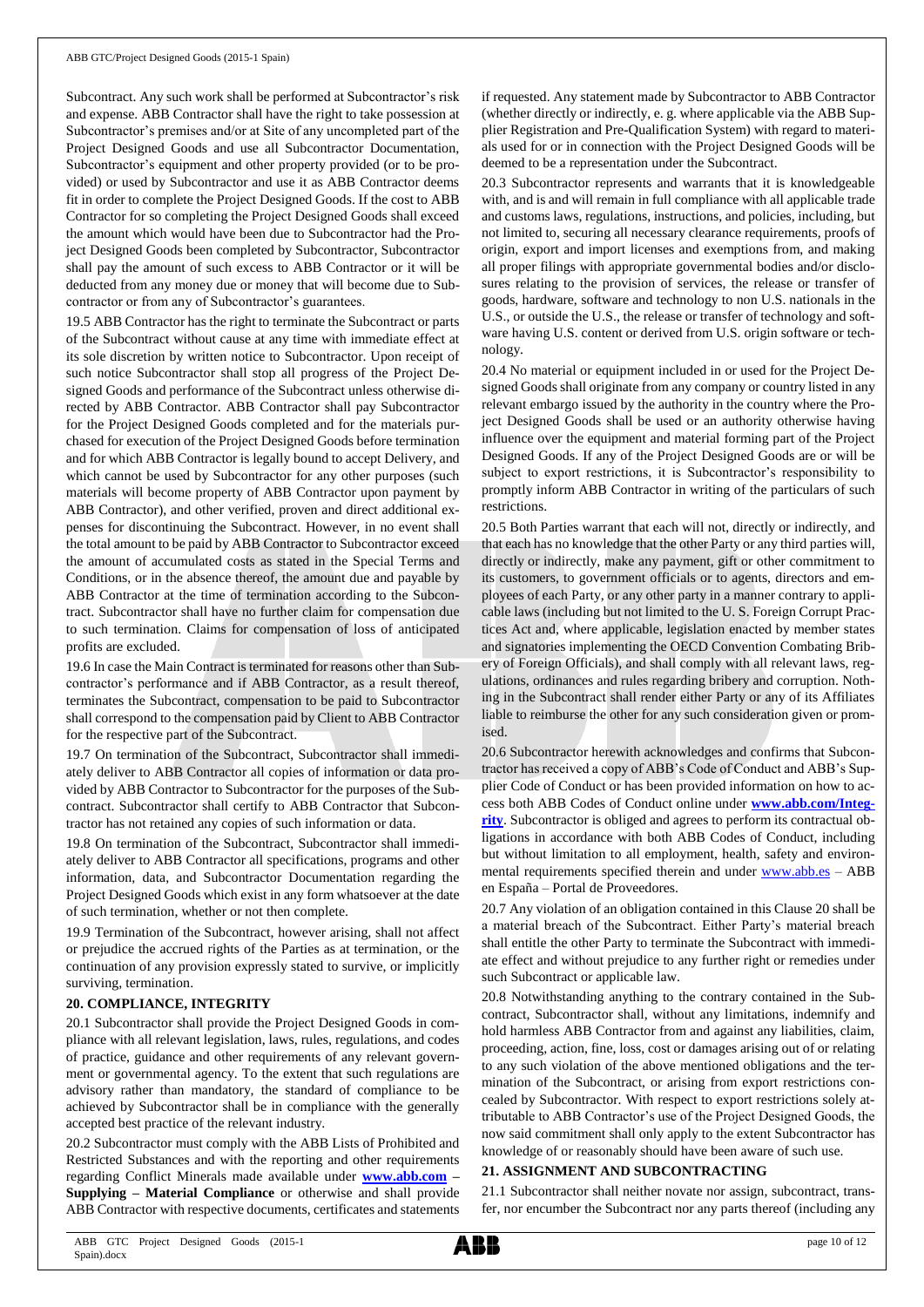monetary receivables from ABB Contractor) without prior written approval of ABB Contractor.

21.2 ABB Contractor may at any time assign, novate, encumber, subcontract or deal in any other manner with all or any of its rights or obligations under the Subcontract.

#### **22. NOTICES AND COMMUNICATION**

Any notice shall (unless otherwise agreed upon) be given in the language of the Subcontract by sending the same by registered mail, courier, fax or by e-mail to the address of the relevant Party as stated in the Subcontract or to such other address as such Party may have notified in writing to the other for such purposes. E-mail and fax notices expressly require written confirmation issued by the receiving Party. Electronic read receipts may not under any circumstances be deemed as confirmation of notice. Electronic signatures shall not be valid, unless expressly agreed in writing by duly authorised representatives of the Parties.

#### **23. WAIVERS**

Failure to enforce or exercise, at any time or for any period, any term of the applicable ABB GTC/Project Designed Goods or the Subcontract does not constitute, and shall not be construed as, a waiver of such term and shall not affect the right later to enforce such term or any other term herein contained.

### **24. GOVERNING LAW AND DISPUTE SETTLEMENT**

24.1 The Subcontract shall be governed by and construed in accordance with the laws of the country (and/or the state, as applicable) of ABB Contractor's legal registration, however under exclusion of its conflict of law rules and the United Nations Convention on International Sale of Goods.

24.2 For domestic dispute resolution matters, whereby ABB Contractor and Subcontractor are registered in the same country, any dispute or difference arising out of or in connection with the Subcontract, including any question regarding its existence, validity or termination or the legal relationships established by the Subcontract, which cannot be settled amicably or by mediation, shall be submitted to the jurisdiction of the competent courts at the place of ABB Contractor's registration, unless other courts or arbitration are agreed in writing between the Parties.

24.3 For cross border dispute resolution matters, whereby ABB Contractor and Subcontractor are registered in different countries, unless agreed otherwise in writing between the Parties, any dispute or difference arising out of or in connection with the Subcontract, including any question regarding its existence, validity or termination or the legal relationships established by the Subcontract, which cannot be settled amicably or by mediation, shall be finally settled under the Rules of Arbitration of the International Chamber of Commerce by three arbitrators appointed in accordance with the said Rules. The place of arbitration shall be the location where ABB Contractor is registered, unless otherwise agreed in writing. The language of the proceedings and of the award shall be English. The decision of the arbitrators shall be final and binding upon both Parties, and neither Party shall seek recourse to an ordinary state court or any other authority to appeal for revisions of the decision.

24.4 Subcontractor shall keep such contemporary records as may be necessary to substantiate any claim. Without admitting ABB Contractor's liability, ABB Contractor may, after receiving any claim notice from Subcontractor, monitor the record-keeping and instruct Subcontractor to keep further contemporary records. ABB Contractor shall be entitled either itself or using such reputable and competent agents or representatives as it may authorize to audit the systems and retain records of Subcontractor specific to the Subcontract and Subcontractor shall ensure that ABB Contractor has similar rights to audit the systems and retain the records of any Subcontractor's sub-suppliers. No such audit or inspection shall relieve Subcontractor of liability or responsibility.

## **25. CONFIDENTIALITY, DATA SECURITY, DATA PROTECTION**

### 25.1 Subcontractor shall:

25.1.1 Unless otherwise agreed in writing, keep in strict confidence all ABB Contractor Data and any other information concerning ABB Contractor's or its Affiliates' business, its products and/or its technologies which Subcontractor obtains in connection with the Project Designed Goods to be provided (whether before or after acceptance of the Subcontract). Subcontractor shall restrict disclosure of such confidential material to such of its employees, agents or subcontractors or other third parties as need to know the same for the purpose of the provision of the Project Designed Goods to ABB Contractor. Subcontractor shall ensure that such employees, agents, subcontractors or other third parties are subject to and comply with the same obligations of confidentiality as applicable to Subcontractor and shall be liable for any unauthorized disclosures;

25.1.2 Apply appropriate safeguards, adequate to the type of ABB Contractor Data to be protected, against the unauthorised access or disclosure of ABB Contractor Data and protect such ABB Contractor Data in accordance with the generally accepted standards of protection in the related industry, or in the same manner and to the same degree that it protects its own confidential and proprietary information – whichever standard is higher. Subcontractor may disclose confidential information to "Permitted Additional Recipients" (which means Subcontractor's authorised representatives, including auditors, counsels, consultants and advisors) provided always that such Permitted Additional Recipients sign with Subcontractor a confidentiality agreement with terms substantially similar hereto or, where applicable, are required to comply with codes of professional conduct ensuring confidentiality of such information;

25.1.3 Not (i) use ABB Contractor Data for any other purposes than for providing the Project Designed Goods, or (ii) reproduce the ABB Contractor Data in whole or in part in any form except as may be required by the respective contractual documents, or (iii) disclose ABB Contractor Data to any third party, except to Permitted Additional Recipients or with the prior written consent of ABB Contractor;

25.1.4 Install and update at its own costs required adequate virus protection software and operating system security patches for all computers and software utilized in connection with providing the Project Designed Goods;

25.1.5 Inform ABB Contractor without delay about suspicion of breaches of data security or other serious incidents or irregularities regarding any ABB Contractor Data.

25.2 Subcontractor agrees that ABB Contractor shall be allowed to provide any information received from Subcontractor to any Affiliate of ABB Contractor. Subcontractor shall obtain in advance all necessary approval or consent for ABB Contractor to provide such information to ABB Contractor's Affiliates if such information is confidential for any reason or subject to applicable data protection or privacy laws and regulations.

25.3 In case the type of ABB Contractor Data affected is particularly sensitive and therefore, according to ABB Contractor's opinion, requires a separate confidentiality and non-disclosure agreement, Subcontractor agrees to enter into such agreement. The same applies with regard to data privacy topics which are not covered by this Clause 25 and which may require a separate data processing agreement according to applicable laws and regulations.

25.4 The obligations under this Clause 25 exist for an indefinite period of time and therefore shall survive the expiration or termination of the Subcontract for any reason.

25.5 Pursuant to the terms of the Organic Personal Data Protection Act 15/1999 of December 13 (LOPD) and the corresponding regulations, ABB Contractor hereby serves notice that the personal data provided by Subcontractor will be filed by Asea Brown Boveri S. A., with headquarters in Calle San Romualdo 13, 28037 Madrid, Spain, and will be